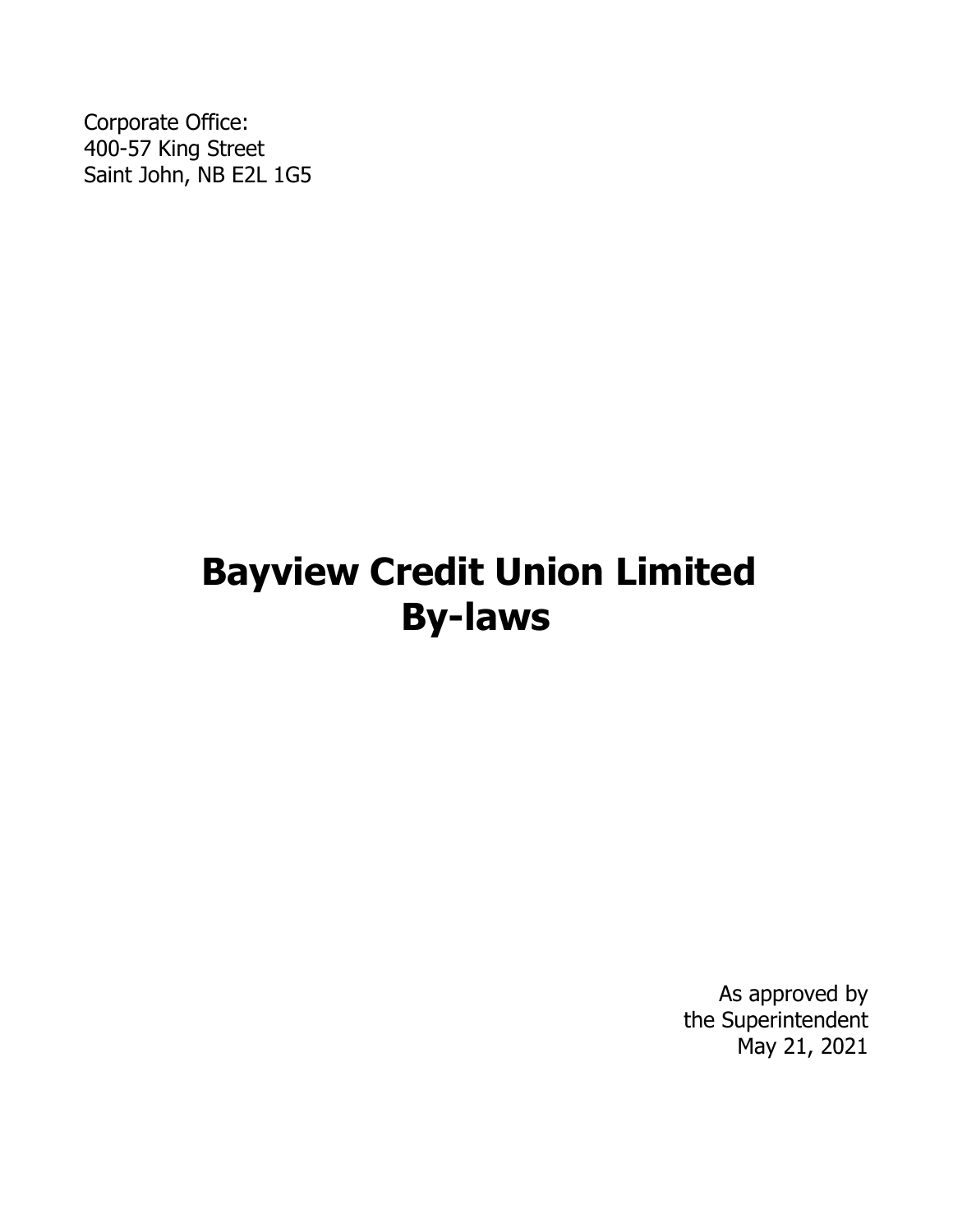#### **BAYVIEW CREDIT UNION LIMITED BY-LAWS**

#### **1. NAME**

1.1 The name of the Credit Union shall be Bayview Credit Union Limited and shall hereinafter be called "the Credit Union".

### **2. MEMBERSHIP & SHARES**

### **ELIGIBILITY**<br>2.1 The memb

- The membership of the Credit Union shall consist of the incorporators and those persons whose applications for membership are accepted by the Board of Directors of the Credit Union.
- 2.2 (a) Every application for membership in the Credit Union shall be made on a form supplied by the Credit Union to the applicant and requires the applicant to purchase at least one fully paid Membership Share at a price of five dollars  $($ \$5.00).
	- (b) The Board of Directors of the Credit Union may refuse to accept any application for membership if they are satisfied that it is not in the interest of the Credit Union to accept the application.
- 2.3 A person under nineteen years of age may be accepted as a member of a Credit Union and shares may be held and money may be received by the Credit Union in that person's name or in the name of a trustee for that person if the trustee is a member or is eligible to be a member of the Credit Union.

## **MEMBERSHIP SHARES**<br>2.4 Membership Shares shall

- Membership Shares shall have an issue price of five (\$5.00) each. Each member is required to purchase a minimum of one Membership Share. Members may purchase as many Membership Shares as they wish up to a maximum of \$2,000.00.
- 2.5 These funds are considered to be the member's investment in the Credit Union and part of the Credit Union's equity so they are not covered by deposit insurance.
- 2.6 (a) Subject to Subsections  $41(4)$ ,  $44(1)$  and  $60(1)$  of the *Credit Unions Act*, Membership Shares shall be redeemed at a price not to exceed the issue price at such time as the member has:
	- (i) not been accepted for membership by the Board of Directors,
	- (ii) been terminated from membership by the Board of Directors,
	- (iii) closed all accounts in the Credit Union.
	- (b) Subject to Section 40(3) of the Credit Unions Act, the Chief Executive Officer can approve partial withdrawals from Membership Shares providing a form is signed, stating the reasons.
	- (c) Membership Shares shall rank behind all other classes of shares issued by the Credit Union and holders of Membership Shares shall not, upon winding up or liquidation of the Credit Union, be entitled to redeem, in whole or in part, any Membership Shares until the amounts outstanding on all other classes of shares have been paid in full.
- 2.7 Subject to Section 48 of the Credit Unions Act, dividends shall be paid on Membership Shares when approved by the membership.

# **OTHER SHARES**<br>2.8 Class A shares

- Class A shares shall have an issue price of One Hundred Dollars (\$100) per share and may be offered for sale, from time to time, at the discretion of the Board of Directors.
	- (a) Only members of the Credit Union shall be eligible to purchase Class A shares. A purchaser of Class A shares may purchase a minimum of Ten (10) fully paid Class A shares, with such purchase being made by full payment in money or as otherwise set out in the policies of the Credit Union.
- 2.9 Class A shares may only be redeemed subject to Section 44 of the Act, approval of the CEO and/or Board of Directors and subject to terms and conditions as approved by the CEO and/or Board of Directors.
	- (a) These terms and conditions may include being callable by Bayview Credit Union, after two years from initial issue, with 60 days written notification to member.
	- (b) Class A shares shall rank ahead of all other classes of shares issued by the Credit Union with respect to any winding up or liquidation of the Credit Union.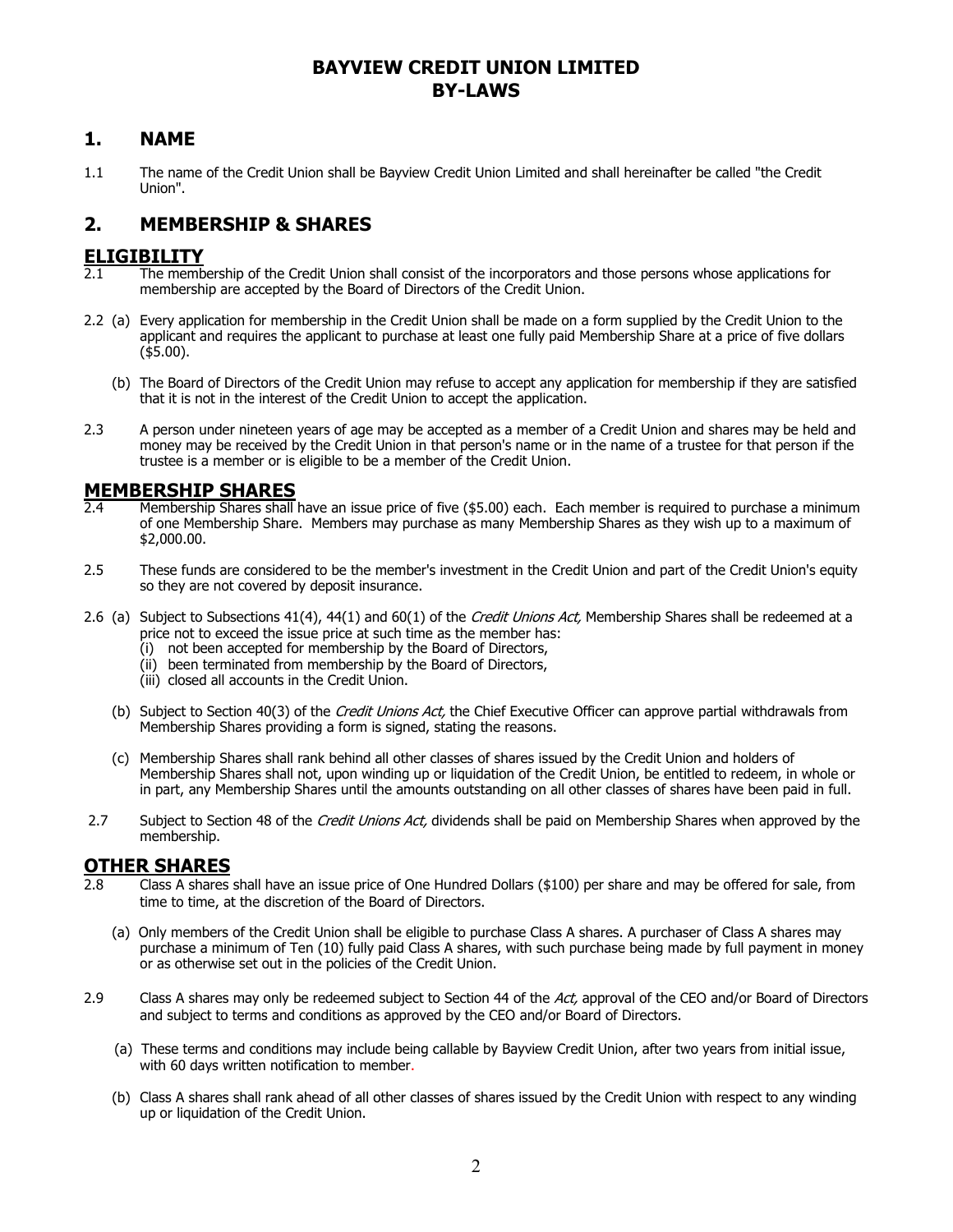- 2.10 Subject to Section 46 of the Credit Unions Act, dividends may be declared and paid on the Class A shares at such rate and in such manner as set by the Board of Directors from time to time.
	- Other Terms and Conditions
- 2.11 The Class A preferred shares may be designated into different series and shall have such other terms and conditions as are set by the Board of Directors from time to time, including;
	- (a) the maximum number of Class A shares a member can purchase
	- (b) the total consideration to be paid for each Class A share
	- (c) the rights, privileges, restrictions, and conditions attached to each Class A share issued

### **SURPLUS SHARES**<br>2.12 The membership a

- The membership at an Annual General Meeting may declare a patronage refund to be paid to the members in the form of Surplus Shares.
	- (a) The credit union is authorized to issue an unlimited number of surplus shares for an unlimited amount of dollars. The credit union may issue a fraction of surplus shares.
	- (b) The whole of any patronage refund or dividend on shares to be paid or credited to a member shall be applied to purchase, on behalf of the member, surplus shares.
- 2.13(a) Surplus Shares shall have an issue price of one (\$1.00) dollar each.
	- (b) There will be no right to vote attached to the surplus shares.
	- (c) A surplus share may not be converted to any other types of shares currently outstanding or that may be issued by the credit union.
	- (d) In the event of a liquidation, insolvency or dissolution of the credit union, a surplus share ranks behind all rights of reimbursement of a depositor, behind other creditors, and stabilization board preferred shares, but will rank before the reimbursement of membership shares.
- 2.14 Patronage payment is defined as an amount calculated as a percentage of the interest paid, the interest earned and/or Board designated service fees earned by the Credit Union during its fiscal year, which is to be returned to the member in proportion to the amount of interest paid, interest received and/or Board designated services fees paid by the member through business done with the Credit Union.
- 2.15 Dividends shall not be paid on Surplus Shares accounts.
- 2.16 Surplus Shares are considered to be part of the Credit Union's equity and are not covered by Deposit Insurance.
- 2.17 Subject to Subsections 44(1) and 60(1) of the Credit Unions Act, the Credit Union shall not redeem Surplus Shares except under the following conditions:
	- (a) A member closes all of his accounts with the Credit Union and is no longer a resident of the Province of New Brunswick.
	- (b) When the member reaches the age of 60, application may be made to the Chief Executive Officer or a designate to redeem Surplus Shares. No application will be accepted until the individual has been a member for at least 5 years.
	- (c) In the event the member dies.
	- (d) In the opinion of the Chief Executive Officer or designate, the member is facing a case of hardship or extenuating circumstances.
	- (e) The Board of Directors may declare a redemption of Surplus Shares. Payment of such redemption is subject to the approval of the membership at the Annual General Meeting.
	- (f) In the event a member closes all of his accounts with the Credit Union, the funds in the Surplus Shares Account will become available to the member:
		- (i) if the balance of the account is greater than  $$25.00$  but less than  $$100.00$ , five (5) days after receipt of a written application;
		- (ii) if the balance of the account is greater than \$100.00, one (1) year after receipt of a written application.

Notwithstanding the above six (6) conditions, Surplus Shares shall not be redeemed:

- (i) if the equity of the Credit Union is, or would be after the payment, less than that required under Section 64(2) of the Credit Unions Act and the Rules to the Act,
- (ii) the amount is less than \$25.00.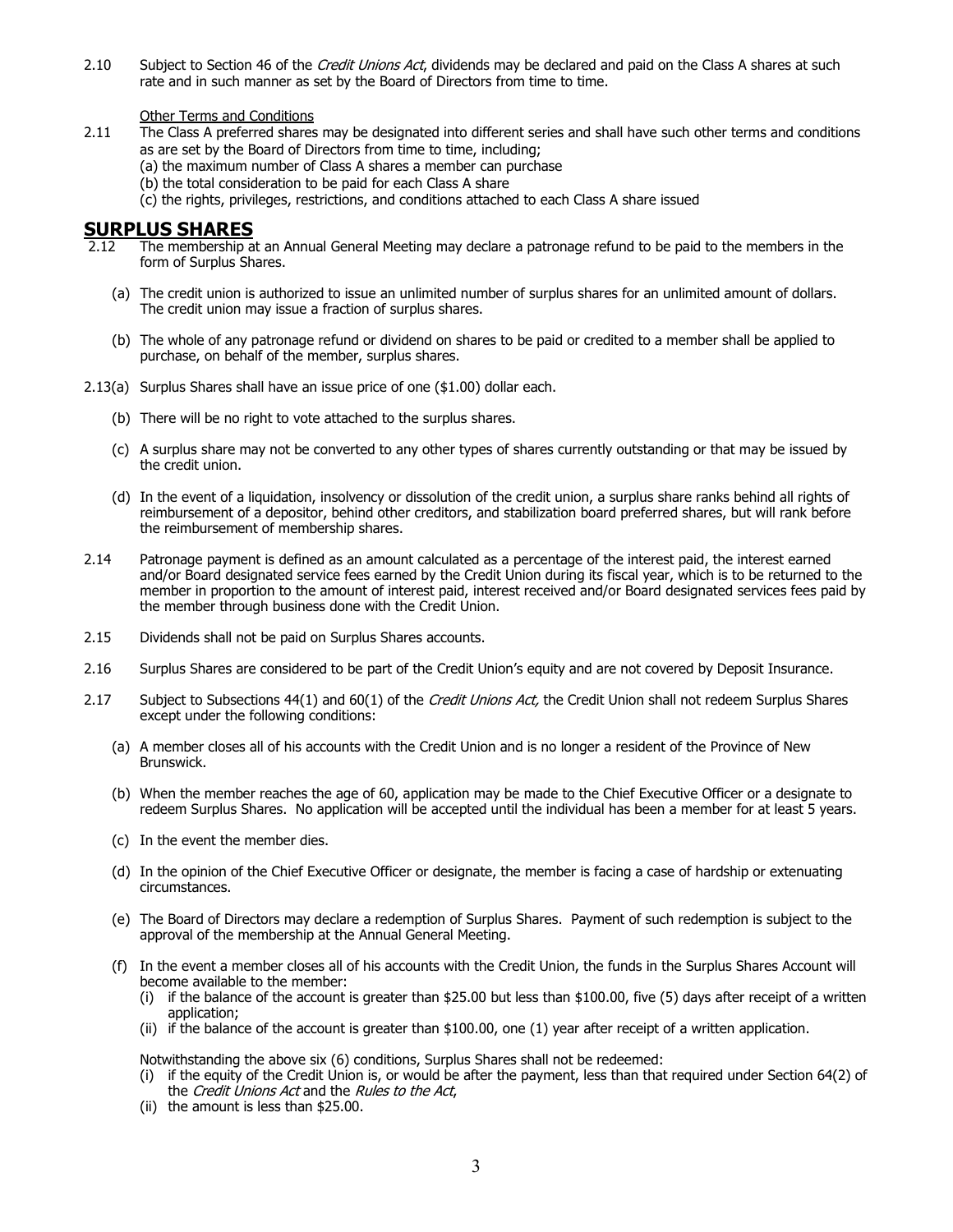- 2.18 All members will be included in this program unless they may apply in writing to the Board of Directors for exclusion. A member means a natural person.
- 2.19 An allocation based on interest paid by the Credit Union to the member is subject to income tax. An allocation based on interest or service fees paid by the member to the Credit Union would only be subject to income tax if the interest paid on the loan or service fees were used as deductible expenses in determining net income. T-5 income tax forms will be issued in accordance with the *Income Tax Regulations*.

# **TERMINATION**<br> **P.20** The Board of

- The Board of Directors of the Credit Union may terminate the membership of a member if, in their opinion, such member's conduct is detrimental to the Credit Union, and if by a resolution passed by a majority of not less than three-quarters of the Directors at a meeting called to consider the resolution. Subject to subsection 44(1) of the Credit Unions Act, shares of an expelled member shall be refunded; the terminated membership shall not release the terminated member from any remaining liability to the Credit Union.
- 2.21 A member whose membership is proposed to be terminated under Subsection 2.20 is entitled to at least seven days notice of the meeting at which the resolution is to be considered, together with a statement of the grounds on which the membership is proposed to be terminated.
- 2.22 A member whose membership is proposed to be terminated under Subsection 2.20 is entitled to appear and be heard in person or by counsel at any meeting at which the resolution is to be considered.
- 2.23 Within seven days after a resolution is passed in accordance with Subsection 2.20, the Credit Union shall, by registered mail, notify the person whose membership is so terminated.
- 2.24 A person whose membership is terminated under Subsection 2.20 may appeal the termination at the next meeting of the members of the Credit Union by sending a notice of appeal to the Credit Union within fourteen days after the notice was mailed under Subsection 2.23.
- 2.25 At a meeting of members to which an appeal under Subsection 2.24 is brought, the members shall, by a majority vote, confirm or set aside the resolution of the Directors terminating the membership of a member.
- 2.26 The members of the Credit Union may terminate the membership of a member by special resolution.
- 2.27 A person who appeals a termination of membership in accordance with Subsection 2.24 shall, notwithstanding the resolution terminating membership, continue to be a member of the Credit Union until the termination is confirmed by a meeting of the members under Subsection 2.25.
- 2.28 A person whose membership is terminated under this section shall not again be admitted to membership in the Credit Union except by a special resolution of the members at a general meeting.

#### **WITHDRAWAL**

- Subject to these by-laws, a member may withdraw membership in the Credit Union on any day the Credit Union is open for business, however withdrawal of shares and deposits may be restricted subject to payment in full of any outstanding loans, service charges, or other liabilities owed by the withdrawing member to the Credit Union.
- 2.30 No provisions in relation to the termination of or withdrawal from membership in the Credit Union shall affect the provisions of any contract between a terminated or a withdrawing member and the Credit Union and, without limiting the generality of the foregoing, no provision shall affect the term for which any person has agreed to place deposits with the Credit Union.
- 2.31 The termination of or withdrawal from membership does not release a person from any liability to the Credit Union.

#### **3. MEETINGS**

- 3.1 The meetings of the members of the Credit Union shall be held at such time and in such manner within New Brunswick that the Board of Directors determine. These by-laws provide that any member of the credit union may, in the presence of a facilitator for the meeting, participate in a meeting of members by means of telephone, electronic means or other communication facilities that permit all persons participating in the meeting to hear each other, and any member participating in a meeting by those means shall be deemed to be present at that meeting.
- 3.2 The rules of order for all meetings of members and the Board of Directors shall be the latest edition of Robert's "Rules of Order".
- 3.3 The Board of Directors of the Credit Union:
	- (a) shall call an Annual General Meeting of the members to be held within four months after the end of the fiscal year of the Credit Union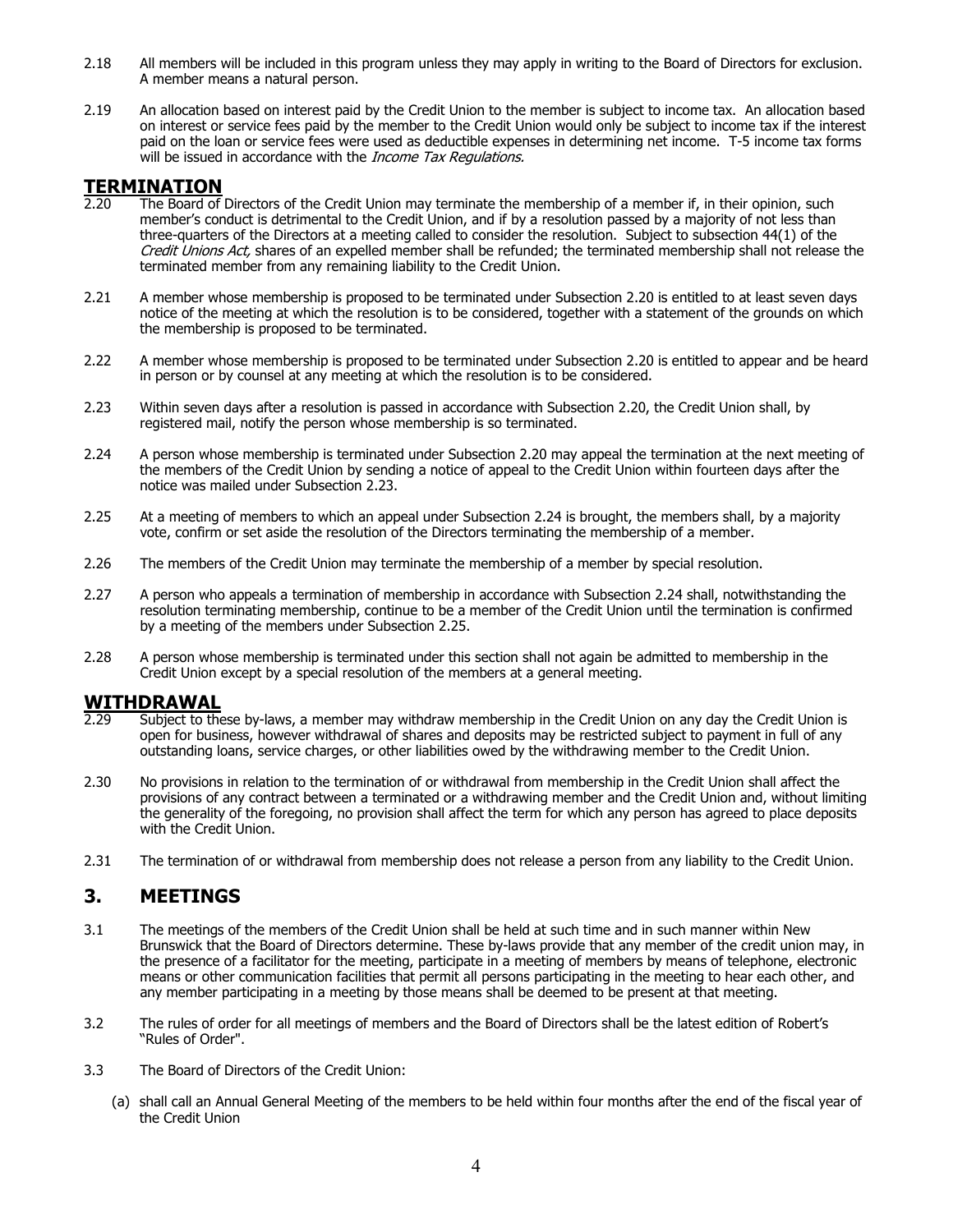(i) to consider the annual report of the Board of Directors, the financial statements of the Credit Union and the auditor's report,

- (ii) to appoint the auditor,
- (iii) to deal with such other matters as may properly come before the meeting, and
- (b) may at any time call a special general meeting of members.
- 3.4 At the request of the Board of Directors, the Superintendent may extend the time in which the Annual General Meeting of the Credit Union shall be held.
- 3.5 The record date for determining the members entitled to receive notice of a meeting of members and entitled to vote at that meeting shall be at the close of business on the thirtieth day preceding the day on which the notice is given.
- 3.6 The fiscal year of the Credit Union shall be from January 1st until December 31st.

### **NOTICE OF MEETINGS**<br>3.7 Motice of Meeting: Notic

Notice of Meeting: Notice of all Annual General or Special Meetings shall be advertised on the Credit Union's website, social media sites, within branches or any other means, the first notice at least fourteen (14) days prior to the date of the meeting. The failure of a member to be notified of a meeting shall not invalidate the proceedings of that meeting.

Notice of a meeting of members at which special business is to be transacted shall state:

- (a) The nature of that business in sufficient detail to permit the member receiving the notice to form a reasoned judgement on it, and
- (b) the text of any special resolution to be submitted to the meeting or, if the full text is too lengthy for convenient inclusion in the notice, a summary of the text.

### **QUORUM**<br>3.8 A nur

- A number of members equal to the number of Directors plus five, constitutes a quorum. For the purposes of this section, "member" means only those in attendance who have met the conditions in Article III, Section 5 of these Bylaws.
- 3.9 If a quorum is present at the opening of a meeting of the members, the members present may proceed with the business of the meeting, notwithstanding that a quorum is not present throughout the meeting.
- 3.10 If a quorum is not present at the opening of a meeting of the members, the members present may adjourn the meeting to a fixed time and place but may not transact any business.

### **VOTING**

- Subject to article 3, section 5 of these by-laws, a member of the Credit Union who is eighteen years of age or over, may vote at a meeting of members.
- 3.12 Subject to Subsection 3.11, a member of the Credit Union has only one vote on any question that may be voted on at meeting of members.
- 3.13 If a body corporate or association is a member of the Credit Union, the Credit Union shall recognize an individual authorized by a resolution of the Board of Directors or governing body of the body corporate or association to represent it at meetings of members of the Credit Union.
- 3.14 An individual authorized under Subsection 3.11 may exercise on behalf of the body corporate or association the individual represents, all the powers the body corporate or association could exercise if it were an individual member.
- 3.15 No member, other than a member that is a body corporate or association, shall vote by proxy at any meeting of members of the Credit Union.
- 3.16 Two or more individuals may jointly hold a membership in the Credit Union, but that membership is entitled to only one vote. If the membership account is joint, the primary account holder is the only eligible member who can vote, unless the primary account holder agrees to assign the vote to the joint member.
- 3.17 An executor or administrator holding a membership in the Credit Union in the capacity of executor or administrator shall represent that membership at meetings of the Credit Union and may vote as a member.

## **METHODS OF VOTING**<br>3.18 Voting of members, in re

Voting of members, in relation to any issue before the members, shall be in the form and manner established by the Board of Directors from time to time, and may include mail ballot, electronic ballot, in branch ballot or other means. The form and manner of voting to be used at any meeting of members, or in relation to any issue before the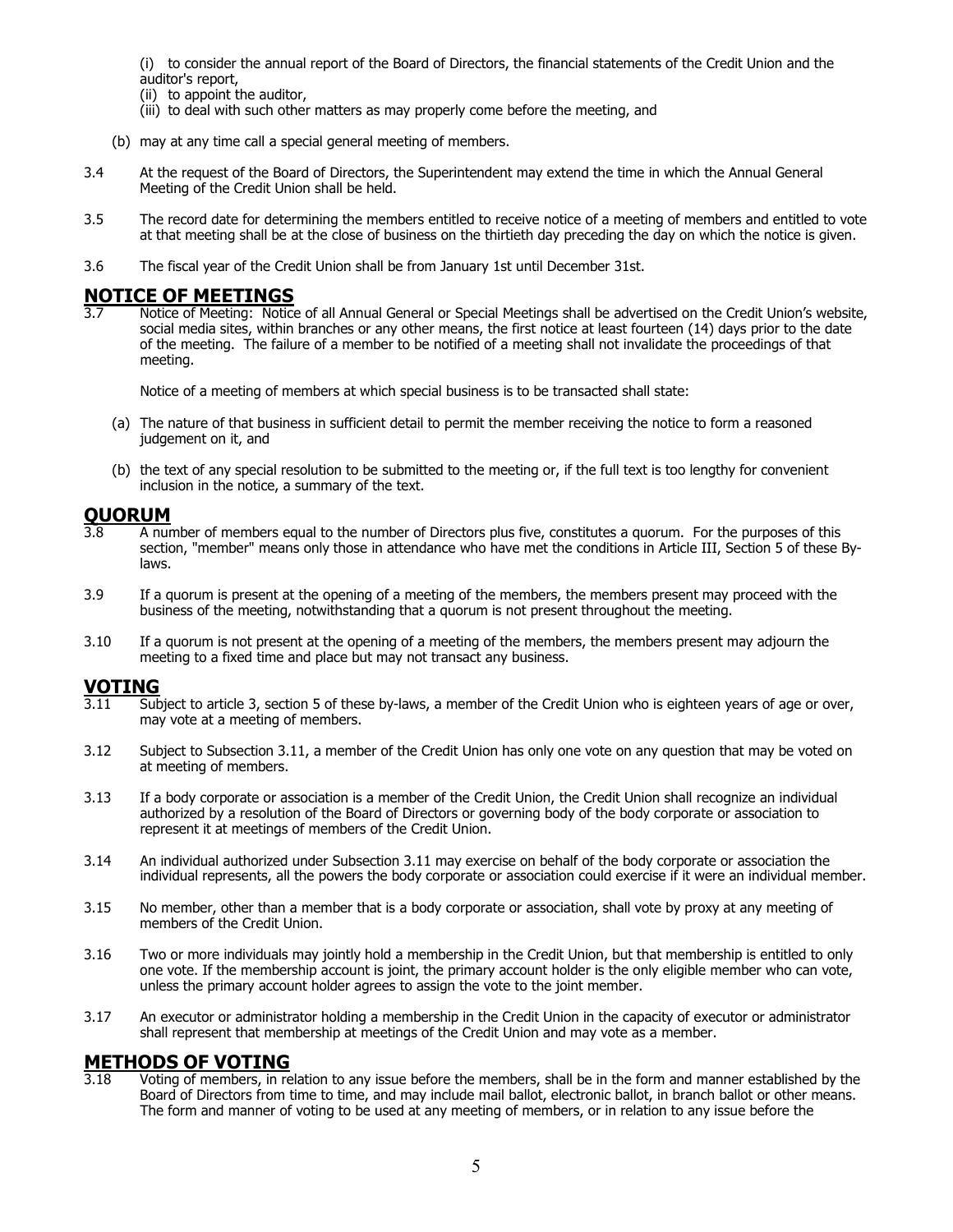members, shall be determined and approved by a majority of the Board of Directors pursuant to the Credit Union's Voting Procedure Policy.

3.19 A member may demand a vote by ballot, either before or after a vote by a show of hands, and the result of the ballot shall be the decision of the members.

### **REQUISITION BY MEMBERS TO CALL SPECIAL MEETING**<br>3.20 Twenty-five members who have the right to vote at a meeting sought to be

- Twenty-five members who have the right to vote at a meeting sought to be held may, by written requisition, require the Board of Directors to call a special meeting of members for the purposes stated in the requisition.
- 3.21 The requisition referred to in Subsection 3.20, which may consist of several documents of like form each signed by one or more members, shall state the business to be transacted at the meeting and shall be sent to the registered office of the Credit Union.
- 3.22 On receiving the requisition referred to in Subsection 3.20, the Board of Directors shall call a meeting of members to transact the business stated in the requisition, unless the business of the meeting as stated in the requisition includes a matter described in Sections 83(5)(b) to (e) of the Credit Unions Act.
- 3.23 If the Board of Directors do not within thirty days after receiving the requisition referred to in Subsection 3.20 call a meeting, any member who signed the requisition may apply to the Court for an order calling a meeting and directing the manner of conducting the meeting.
- 3.24 A meeting called, held and conducted in accordance with this section is for all purposes a meeting of members of the credit union duly called, held and conducted.
- 3.25 Unless the members otherwise resolve at a meeting called for under Subsection 3.23, the Credit Union shall reimburse the members for the reasonable expenses incurred by them in requisitioning, calling and holding the meeting.

#### **4. NOMINATION AND ELECTION OF DIRECTORS**

4.1 The nomination of the Board of Directors shall take place prior to the Annual General Meeting of the Credit Union or at a special meeting of members called for the purpose.

### **NOMINATION COMMITTEE**

- (a) The President may appoint, at least 60 days prior to the Annual General or Special Meeting of members where elections are to take place, a nomination committee made up of three members;
	- (b) The nomination committee will make nomination forms available and such forms will be displayed prominently in all branches at least 45 days prior to the Annual General or Special Meeting;
	- (c) The committee will receive the names of members interested in participating on the Board of Directors, and will enquire as to whether these interested persons are eligible, and shall before the Director election, advise those interested individuals that are not eligible;
	- (d) The committee shall place in nomination the names of all candidates who are eligible.
- 4.3 No nominations shall be considered complete until the nominee has signed a form agreeing to serve if elected and affirming that, having read the eligibility criteria, he or she is eligible for election.
- 4.4 When using a ballot and nominations have closed, the President or designated person shall appoint such Scrutineers as are required who shall distribute the ballots and collect same, and when the vote is taken shall tally the same, and provide the results to the President or designated person who shall announce the results of the election. In the event of an on-line vote or other means of voting, the President or designated person shall appoint such Scrutineers as are required who shall tally the vote and provide the results to the President or designated person to be kept confidential, until such time the results of the election are announced.
- 4.5 (a) If the members fail to elect the required number of directors, the directors elected may exercise all the powers of the directors if the number of directors so elected constitutes a quorum.
	- (b) If there is a failure to elect the required number of directors, the directors then in office shall immediately call a meeting of members to fill the vacancy and, if they fail to call a meeting or if there are no directors then in office, the meeting may be called by any member.
- 4.6 Where there are two or more candidates for any position on the Board of Directors, a ballot shall be taken, however if only one position is open and only one person is nominated, the President or designated person shall declare such member elected by acclamation.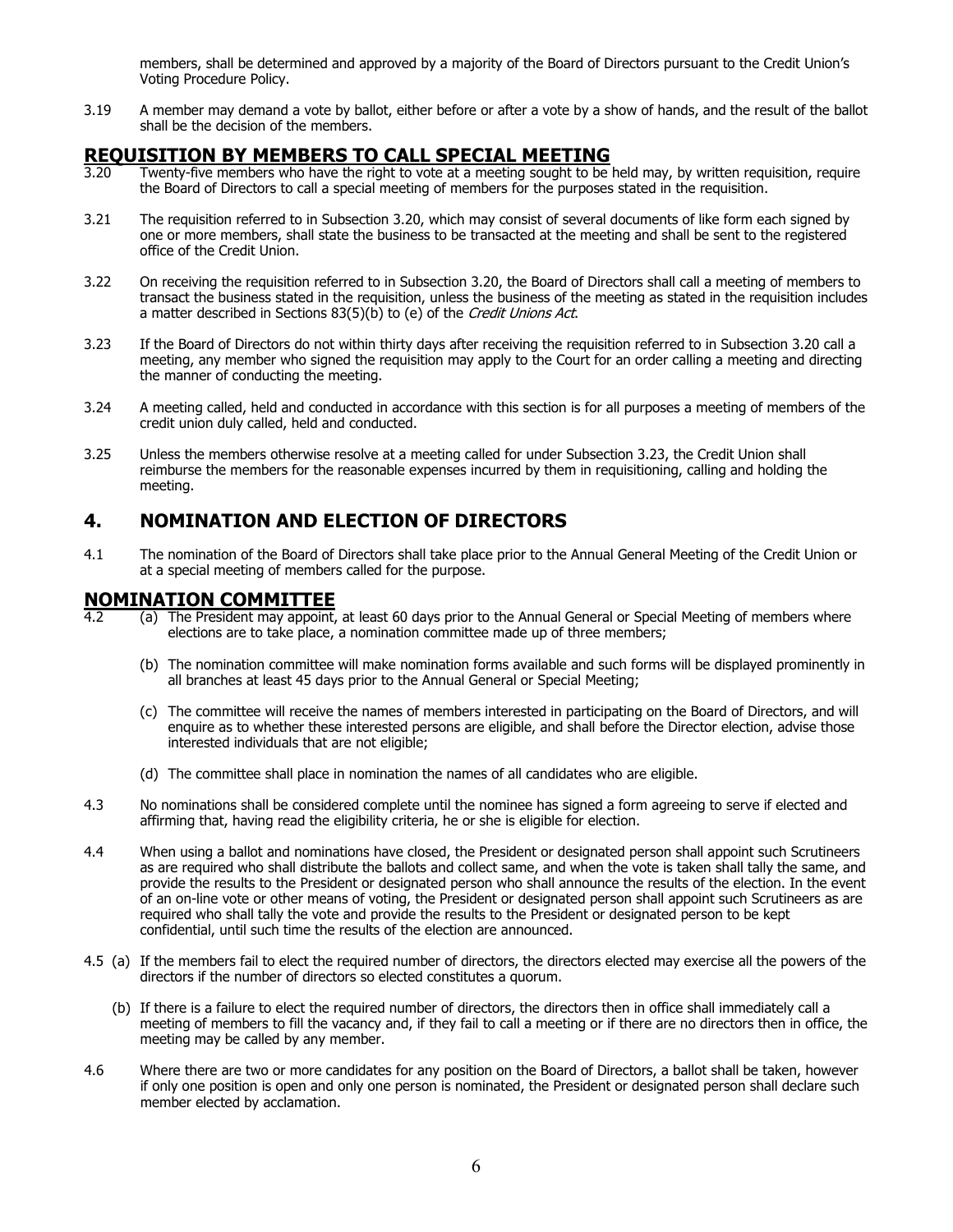4.7 Ballots with more names written than vacancies shall be considered spoiled ballots and not counted.

### **ELIGIBILITY FOR ELECTION AS A DIRECTOR**

- Any person who has been a member of the Credit Union under Article 2.1 for at least one year before standing for election to the Board of Directors.
- 4.9 The following persons are disqualified from being a director of the Credit Union:
	- (a) anyone who is less than nineteen years of age;
		- (b) anyone who is not an individual;
		- (c) anyone who is not a member of the Credit Union;
		- (d) a person who has the status of a bankrupt;
		- (e) an employee of the Credit Union, Atlantic Central, the Corporation or the Commission;
		- (f) an auditor of the Credit Union or a member of the firm of accountants of which the auditor is a member;
		- (g) a solicitor of the Credit Union;
		- (h) a person employed in the Civil Service whose official duties are concerned with the affairs of Credit Unions;
		- (i) without the written approval of the other Directors, a person, or the spouse of the person, who has a loan with the Credit Union that is more than three months in arrears;
		- (j) a person, or the spouse of the person, who has a loan with the Credit Union that is more than six months in arrears;
		- (k) a person who is a member of the immediate family of an employee. Immediate family shall mean: children, parents, grandparents, grandchildren, siblings and spouses and partners.
		- (l) a former employee or a person who is a member of the immediate family of a former employee who was employed by the Credit Union in the three years preceding an Annual General or Special Meeting.
		- (m) any member, who after completing one three year term on the Credit Union Board, has not successfully completed Level A and B of the CUDA/CUSource Board of Director training or its successor education program unless the director applies to the Board, in writing requesting an extension of time within which to complete the said courses. The request must be received by the Board at least forty-five (45) days prior to an upcoming Annual General Meeting. The total of all requests for extensions shall not exceed three (3) years.
		- (n) a person who is an employee or board member of a bank, a mortgage broker, a mortgage company (excluding LSM) or a credit union which does business in Bayview Credit Union's trade area.
		- (o) a person who is not a resident of New Brunswick.
- 4.10 Subject to Sections 4.8 and 4.9, a director is eligible for re-election but is not in any case eligible to serve as a director for more than nine consecutive years.

# **TERM OF OFFICE**<br>4.11 The members of

- The members of the Credit Union shall elect Directors to hold office for a term not exceeding three years.
- 4.12 It is not necessary that all Directors elected hold office for the same term.
- 4.13 A director not elected for an expressly stated term ceases to hold office at the close of the first annual meeting of members following that director's election.
- 4.14 Notwithstanding anything in section 4.12, 4.13 and 4.14 to the contrary, if Directors are not elected the incumbent Directors continue in office until their successors are elected.

#### **5. DIRECTORS AND OFFICERS**

- 5.1 The Board shall consist of 9 Directors duly elected.
- 5.2 The Board of Directors of the Credit Union shall;
	- (a) exercise the powers of the Credit Union directly or indirectly through the employees and agents of the Credit Union, and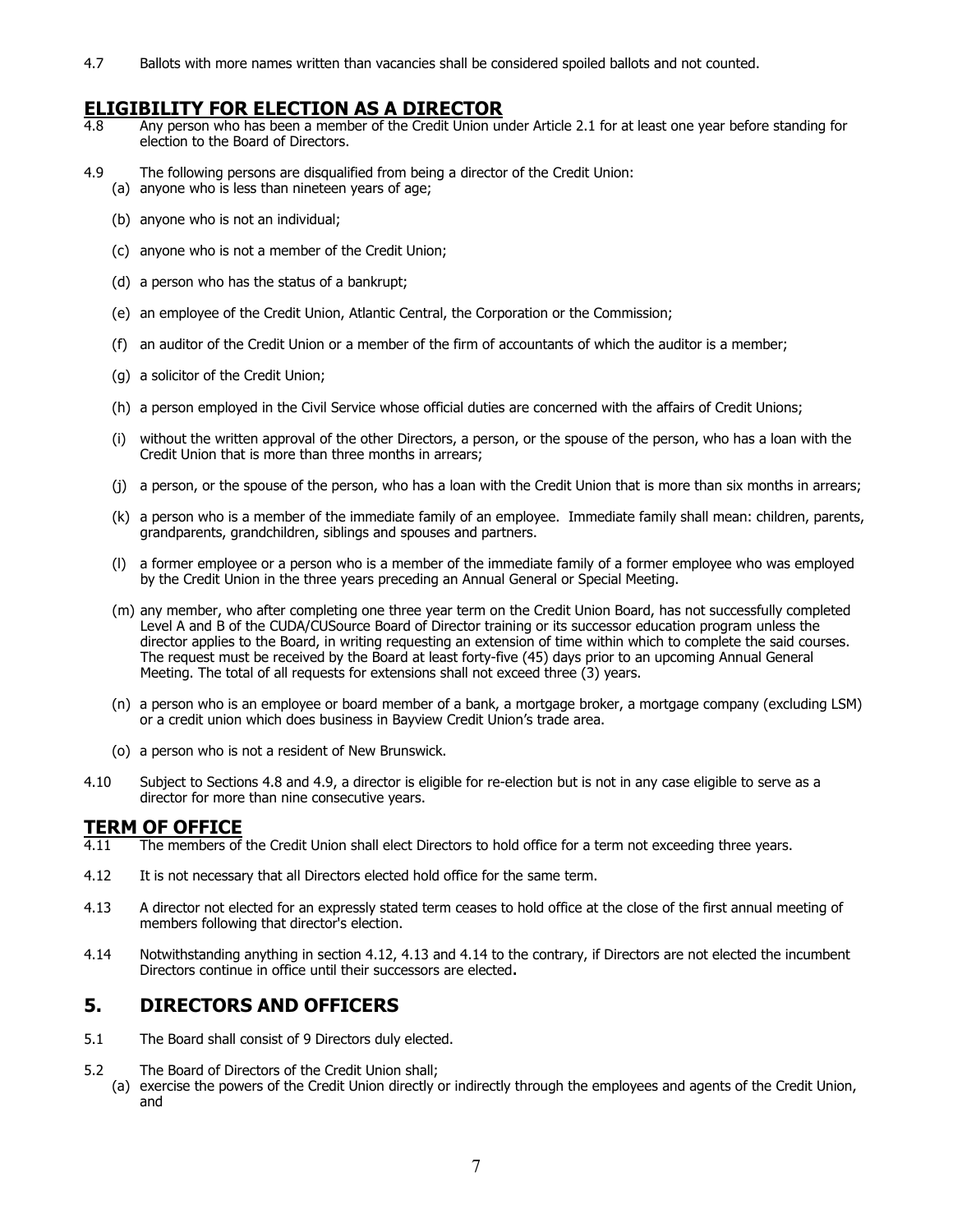(b) direct the management of the business and affairs of the Credit Union.

#### **RESIGNATIONS AND REMOVALS**

- A director of the Credit Union ceases to hold office when the director
	- (a) dies or resigns;
	- (b) is removed from office in accordance with the by-laws;
	- (c) becomes disqualified under Section 84 of the Credit Unions Act.
	- (d) no longer resides in the Province of New Brunswick
- 5.4 A resignation of a director becomes effective at the time a written resignation is received by the Credit Union, or at a time specified in the resignation, which ever is later.
- 5.5 The members of the Credit Union may, by ordinary resolution at a special meeting, remove any director from office.
- 5.6 (a) A vacancy created by the removal of a director from office may be filled at the meeting of the members at which the director is removed or, if not so filled, may be filled under subsection 5.6 (b).
	- (b) A quorum of directors may fill a vacancy among the directors except a vacancy resulting from an increase in the number of directors or from the members' failure to elect the required number of directors.
	- (c) If the members fail to elect the required number of directors, the directors elected may exercise all the powers of the directors if the number of directors so elected constitutes a quorum.
	- (d) If there is a failure to elect the required number of directors, the directors then in office shall immediately call a meeting of members to fill the vacancy and, if they fail to call a meeting or if there are no directors then in office, the meeting may be called by any member.
- 5.7 A director who resigns or who is being removed from office is entitled to receive notice of and to attend and be heard at a meeting of members at which the director's resignation is being considered.

### **MEETINGS OF THE BOARD**<br>5.8 The Board of Directors of the C

- The Board of Directors of the Credit Union may meet in such manner in the Province and on such notice as the Board of Directors may determine.
- 5.9 A majority of the Directors constitutes a quorum at any meeting of Board of Directors and, notwithstanding any vacancy among the Directors, a quorum of Directors may exercise all the powers of the Board of Directors.
- 5.10 A notice of a meeting of Board of Directors need not specify any matter that is to be dealt with at the meeting except (a) any question or matter requiring the approval of the members;
	- (b) the filling of a vacancy among the Directors;
	- (c) the issuance or redemption of any shares of the Credit Union other than Membership Shares, or;
	- (d) the approval of any fiscal year-end financial statements and auditor's report.
- 5.11 Regular meetings of the Board of Directors shall be held at least quarterly on such day at such time and in such manner as may be determined by the Board of Directors.
- 5.12 Special meetings of the Board of Directors may be called by the President at any time and shall be called upon the written request of at least two Directors.
- 5.13 If a member of the Board of Directors fails to attend two consecutive Board meetings, without cause satisfactory to the other members of the Board of Directors, their office may be declared vacant by the Board of Directors and, after a notice to this effect, the Board of Directors shall fill the vacancy under subsection 5.6(b).
- 5.14 The President or Chairperson shall only vote in the event of a tie on any question under discussion.

#### **REMUNERATION OF DIRECTORS AND COMMITTEE MEMBERS**

5.15(a) Directors of the Credit Union shall be paid such remuneration that may be approved by the members of the Credit Union at the Annual General Meeting of the Credit Union.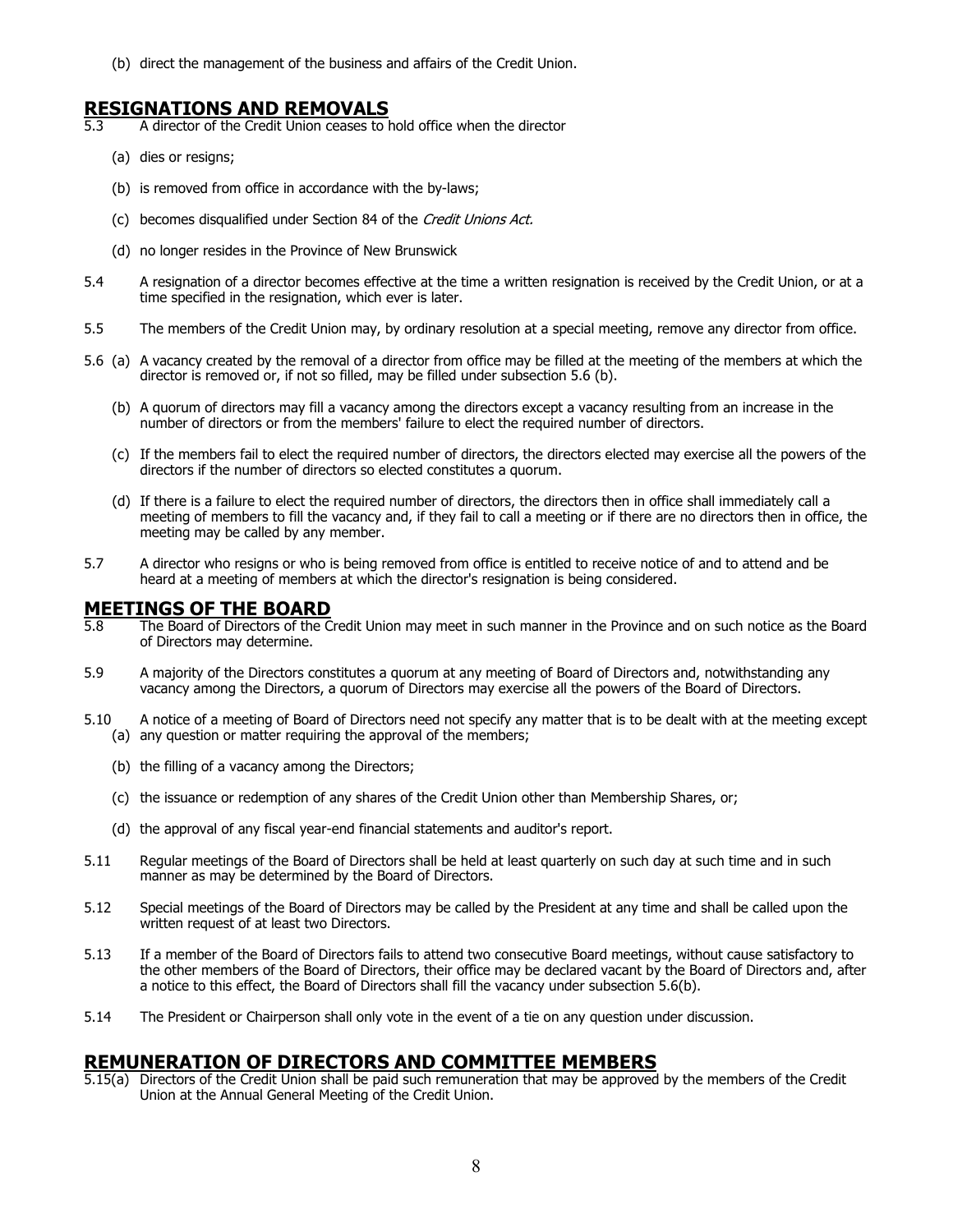- (b) Directors of the Credit Union shall be reimbursed for such reasonable expenses incurred in the performance of their duties as approved by the Board of Directors' policy.
- 5.16 The Credit Union will provide all Directors receiving remuneration with a T-4 slip in compliance with the Federal Income Tax Act.

### **ELECTION OF OFFICERS**<br>5.17 The officers of the Credit Ur

- The officers of the Credit Union shall be the President, the Vice-President, the Secretary, the Chief Executive Officer, and any other officers deemed necessary for efficient operations of the Credit Union.
- 5.18 The Board of Directors shall meet within ten days following the Annual General or Special Meeting of members and they shall, from their number, elect a President, a Vice-President and a Secretary.
- 5.19 The Board of Directors shall appoint a Credit Committee consisting of not less than three members of the Credit Union, of which none may be an employee, and the Chairperson of the committee shall be a director of the Credit Union.
- 5.20 The Board of Directors shall appoint a Risk, Audit and Compliance Committee consisting of not less than three members of the Credit Union, of which none may be an employee, and the Chairperson shall be a director of the Credit Union.
- 5.21 The Board of Directors may appoint other committees and delegate to those committees any powers of the Directors.
- 5.22 The members of other committees appointed by the Board of Directors shall be members of the Credit Union and the Chairperson shall be a director of the Credit Union.
- 5.23 The nominations and elections of the Executive officers will be done by ballot in the order of President, then Vice-President, and then Secretary.
- 5.24 The director receiving the highest number of votes will be elected, with a tie vote being resolved by a drawing of straws.
- 5.25 The nomination and election of Chairpersons for Credit, Risk, Audit and Compliance and other committees may be done by ballot or verbally.
- 5.26 The nomination and appointment of members of the Credit, Risk, Audit and Compliance and other committees, other than the Chairpersons, may be done by ballot or verbally.
- 5.27 A committee appointed by the Board of Directors shall keep minutes of its proceedings and the Chairperson of that committee shall submit to the Board of Directors at each meeting of the Board of Directors the minutes of this committee's proceedings during the period since the last meeting of the Board of Directors.
- 5.28 Notwithstanding Article 5, section 5.21 of these by-laws, no committee or officer appointed by the Board of Directors has authority to
	- (a) submit to the members any question or matter requiring approval of the members;
	- (b) fill a vacancy among the Directors;
	- (c) issue or redeem shares, except in the manner and on the terms authorized by the Board of Directors, or;
	- (d) approve the fiscal year-end financial statements.
- 5.29(a) A director may become an officer of the Credit Union and may become a member of a committee, and
	- (b) two or more offices of the Credit Union may be held by the same person.
- 5.30 The office of Chief Executive Officer shall be appointed by the Board, but not from the Board of Directors.
- 5.31 A recording secretary may be appointed from the members of the Credit Union by the Board of Directors.

#### **6. DUTIES OF OFFICERS**

- 6.1 Every director and officer of the Credit Union, in exercising the powers and discharging the duties of a director or an officer, shall
	- (a) act honestly and in good faith with a view to the best interests of the Credit Union, and
	- (b) exercise the care, diligence, and skill that a reasonably prudent person would exercise in comparable circumstances.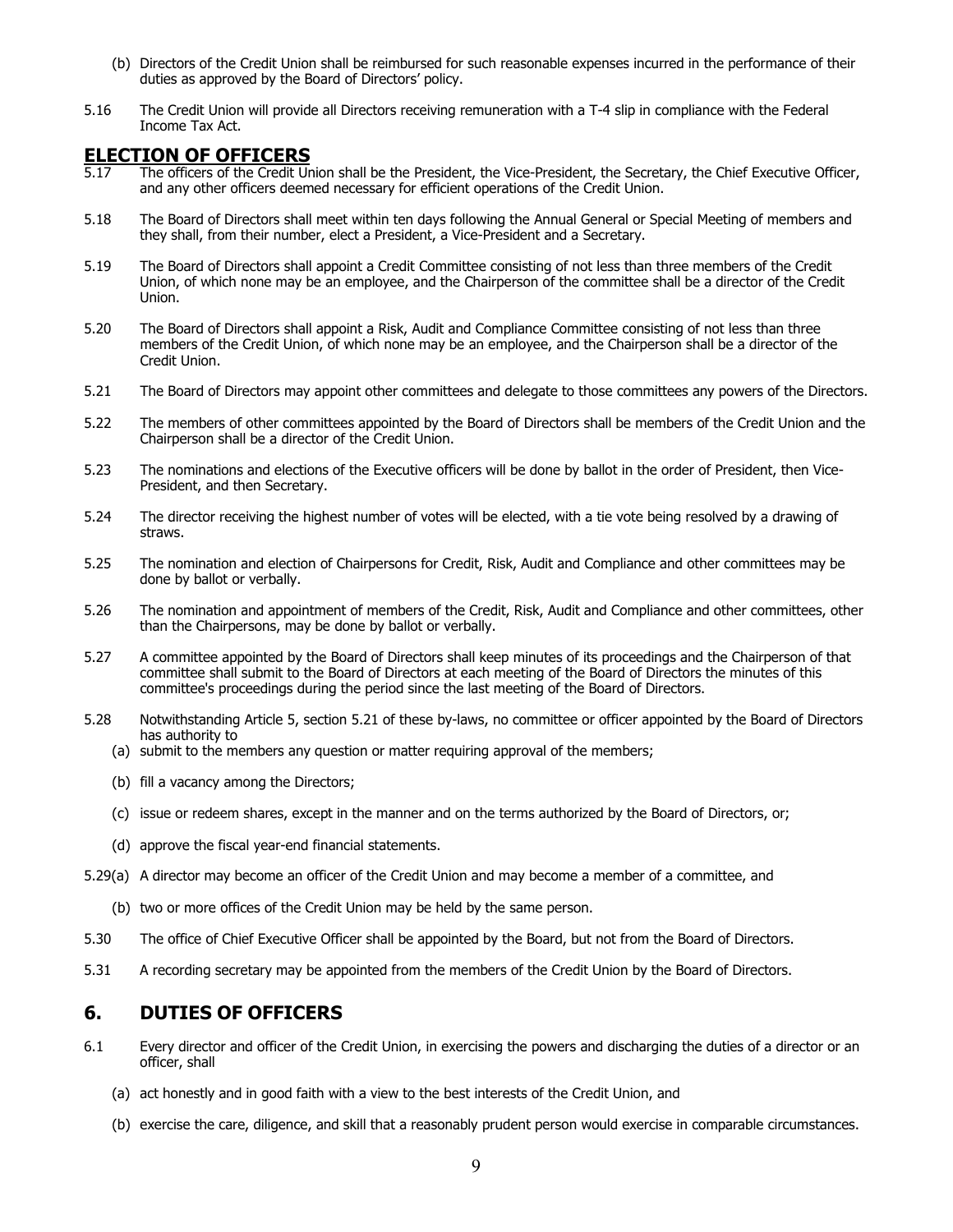- 6.2 The President shall call the meetings of the Board of Directors to order, however the role of chairing the meeting may be assigned by the President to another director.
- 6.3 The Vice-President shall assume the duties of President in the absence of the President or in the vacancy of the office of the President.
- 6.4 The Secretary shall ensure that a correct record is kept of all meetings of the Credit Union and the Board of Directors.
- 6.5 The Chief Executive Officer of the Credit Union
	- (a) shall carry out such duties as may be assigned by the Board of Directors, and shall report from time to time to the Board of Directors and upon the Board of Directors to the Annual General Meeting;
	- (b) shall be a signing officer of the Credit Union;
	- (c) shall be the custodian of the cash, securities, books, records, official seal, correspondence and other property of the Credit Union;
	- (d) when required, shall attend all meetings of the Executive, Board of Directors and members;
	- (e) shall be in charge of the staff and shall have supervision over them;
	- (f) shall determine the duties of the staff and their remuneration within the limits prescribed by the Board of Directors;
	- (g) shall manage the business activities of the Credit Union and has the right to control and apply the resources of the Credit Union to achieve the corporate objectives within proposed limits and as approved by the Board of Directors.

#### **7. CREDIT COMMITTEE**

- 7.1 The Credit Committee shall meet at least quarterly.
- 7.2 Additional meetings shall be called by the Chairperson of the committee as the business of the Credit Union may require.
- 7.3 Meetings shall also be called by the Chairperson on the written request of two or more members of the Credit Committee.
- 7.4 The Credit Committee shall
	- (a) receive from the Chief Executive Officer the number and dollar amount of all loans referred to Atlantic Central for approval indicating whether approved, pending, approved with amendments or conditions or declined.
	- (b) receive from the Chief Executive Officer the number and dollar amount of all new loans booked as well as the number and dollar amount of all outstanding loans.
	- (c) receive and review, at least every three months, a report on a comparative basis from the Chief Executive Officer, including at least the following information:
		- (i) The total outstanding balance of all loans that are in arrears for over thirty days, over sixty days and over ninety days, with comparative figures for the previous reporting period, as well as details, including the value, of the security held on each loan that is in arrears over ninety days;
		- (ii) The total outstanding balances of all loans of each kind referred to in Section 6 of Rule CU-001 General under the Credit Unions Act with comparative figures for the previous reporting period;
		- (iii) The total amount of the allowance for doubtful accounts maintained by the credit union and the portion of that amount attributable to each loan;
		- (iv) The total employee, director, officer and committee member loans outstanding and details of those in arrears;
		- $(v)$  All unauthorized overdrafts \$5,000 and over of the Credit Union members;
		- (vi) The total outstanding balance of all loans that were in arrears at the end of the previous reporting period and that have been restructured during the period in respect of which the report is being made;
		- (vii) Any other information that is necessary for or relevant to the assessment of the loan portfolio of the credit union by the credit committee.
	- (d) recommend to the Board of Directors of the credit union, at such times as may be required and at such other times as the credit committee considers appropriate, policies and procedures that, in the opinion of the credit committee, should be followed by the credit union in respect of the lending activities of the credit union.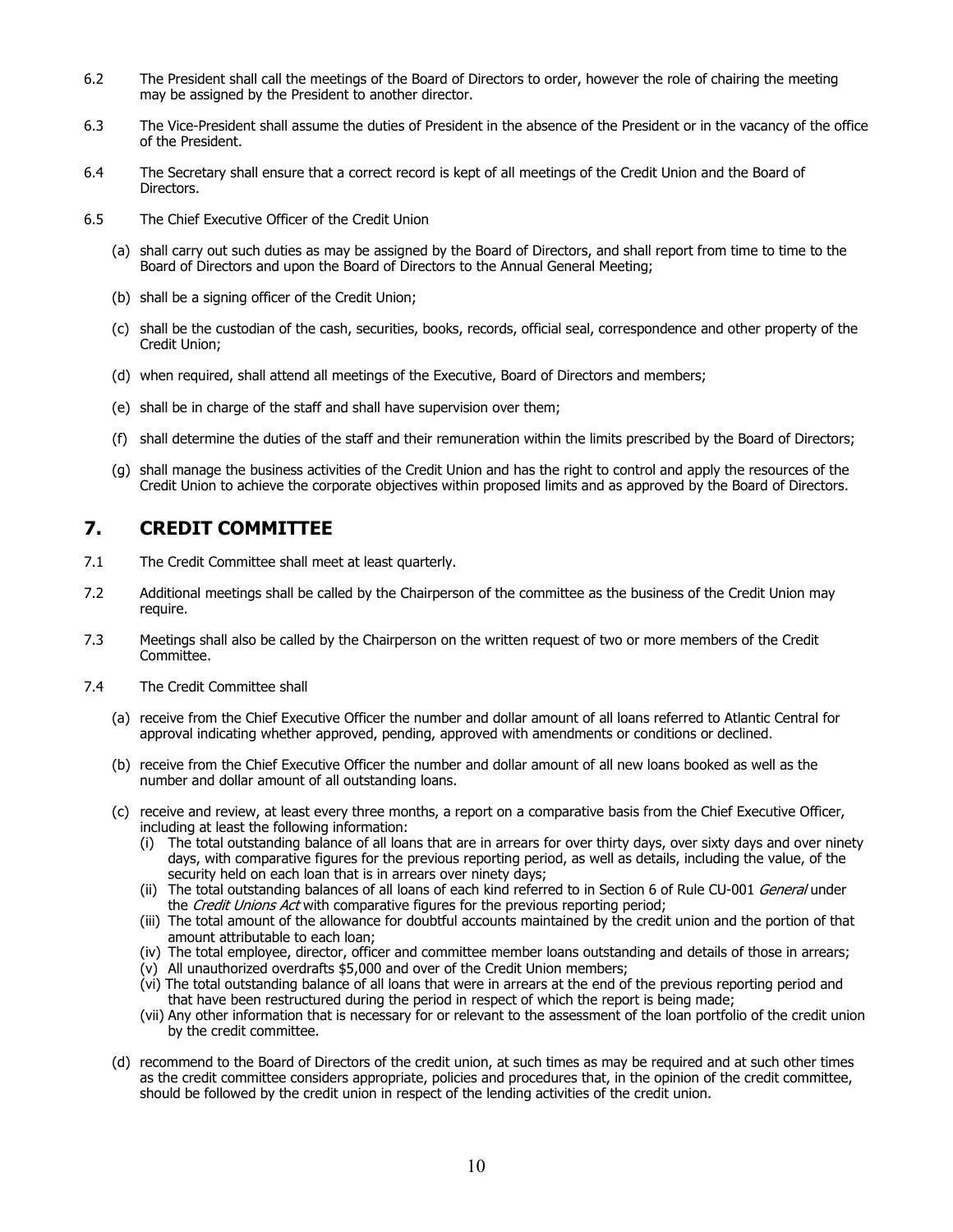- (e) recommend to the Board of Directors of the credit union any loans for which an allowance for doubtful accounts should be established and those that should be written off.
- 7.5 The Chairperson of the Credit Committee shall present to the Annual General Meeting of the Credit Union a report describing the work of the Credit Committee during the previous fiscal year.
- 7.6 The Credit Union shall ensure a full and correct record of all proceedings of the Credit Committee be made and kept available for examination by the Superintendent or any person authorized under the Credit Unions Act to examine the records of the Credit Union.

#### **8. RISK, AUDIT AND COMPLIANCE COMMITTEE**

- 8.1 The Risk, Audit and Compliance Committee shall meet at least quarterly.
- 8.2 Additional meetings shall be called by the Chairperson of the committee as the business of the Credit Union may require, and
- 8.3 meetings shall also be called by the Chairperson upon the written request of two or more members of the Committee.
- 8.4 The Risk, Audit and Compliance Committee shall;
	- (a) review the audited financial statements of the Credit Union;
	- (b) review each financial report and statement that requires the approval of the Board of Directors before its filing with the Superintendent of Credit Unions.
	- (c) review with the auditor or inspector:
		- (i) the audit or inspection findings;
		- (ii) any restrictions on the scope of the audit or inspection;
		- (iii) any problems or conflicts experienced by the auditor or inspector in performing the audit or inspection, and
		- (iv) the recommendations of the auditor or inspector concerning statutory compliance issues and sound business practices as well as accounting and internal control practices of the Credit Union.
	- (d) review the responses made by the Board of Directors to reports made by the auditor or inspector under the Credit Unions Act, and
	- (e) report to the Board of Directors any significant changes in accounting policies and practices.
	- (f) oversee risk management on an enterprise-wide basis.
- 8.5 The Chairperson of the Risk, Audit and Compliance Committee shall present to the Annual General Meeting of the Credit Union a report describing the work of the Risk, Audit and Compliance Committee during the previous fiscal year of the Credit Union and the period of time leading up to the Annual General Meeting of the Credit Union.
- 8.6 The Risk, Audit and Compliance Committee shall ensure that a full and correct record of all proceedings of the Risk, Audit and Compliance Committee be made and kept available for examination by the Superintendent or any person authorized under the *Credit Unions Act* to examine the records of the Credit Union.
- 8.7 To report and to make recommendations to the Board of Directors of the credit union in respect to the financial statements of the credit union referred to in paragraph 122(1)(a) and any other information placed before the members of the credit union in accordance with paragraph  $122(1)(c)$  of the *Credit Unions Act.*
- 8.8 The Risk, Audit and Compliance Committee shall keep minutes of its proceedings and shall submit to the Board of Directors at each meeting of the Board of Directors the minutes of the Risk, Audit and Compliance Committee's proceedings during the period since the last meeting of the Board of Directors.

### **9. ENACTING, AMENDING, OR REPEALING BY-LAWS**

- 9.1 Subject to the Credit Unions Act and the Articles of the Credit Union, the members of the Credit Union may at an Annual General Meeting or general meeting called for that purpose by special resolution of the members, enact, amend, or repeal by-laws in relation to those matters authorized or required by the Credit Unions Act to be dealt with by by-law.
- 9.2 Notwithstanding Subsection 9.1, no by-law and no amendment or repeal of a by-law shall be effective until it is approved by the Superintendent.